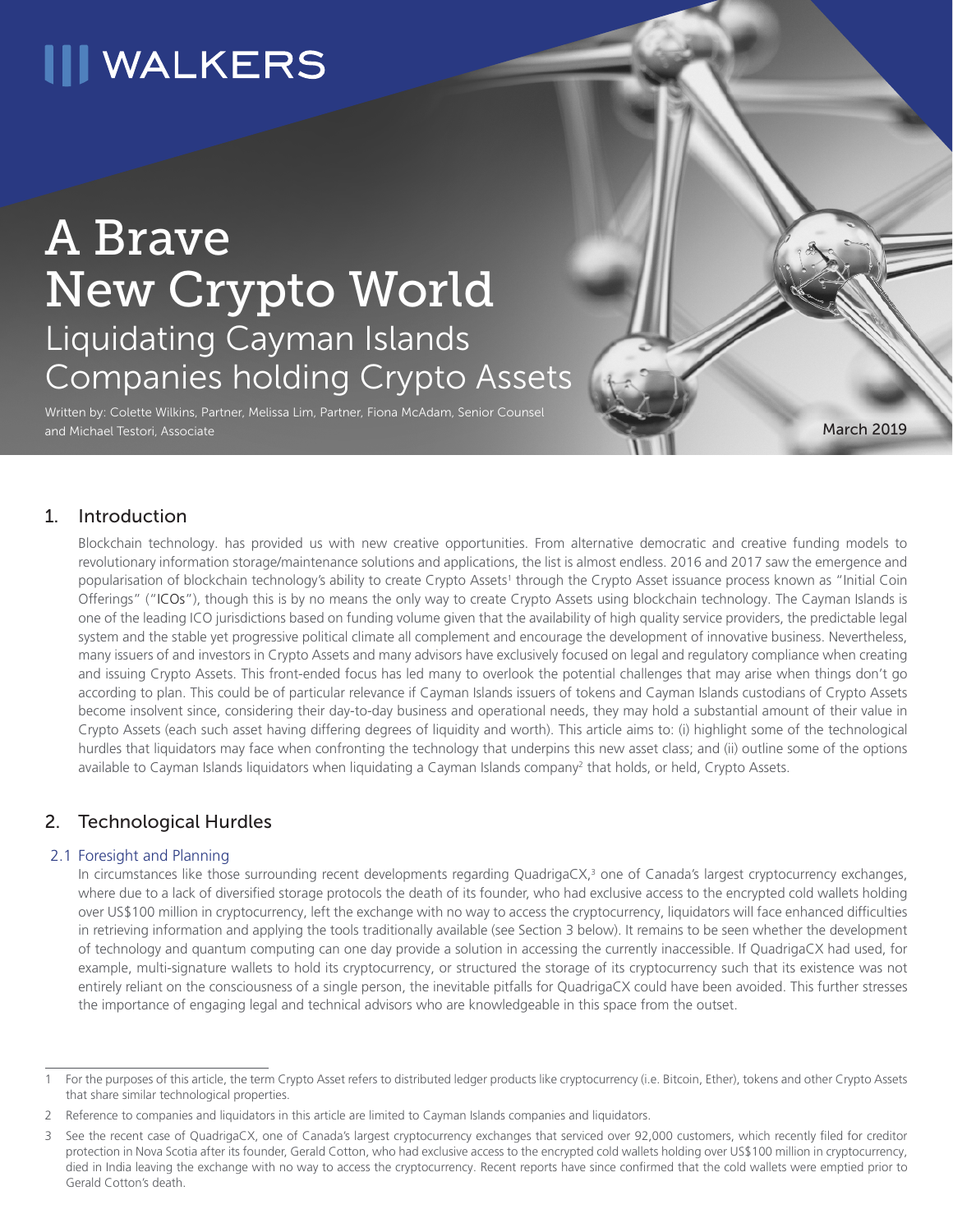#### 2.2 Alternative Relief?

Blockchain's irreversible and immutable nature will present challenges to Cayman Islands liquidators. For example, under Cayman Islands law, liquidators can seek to unwind transactions made by a company that occurred in the lead up to a company's liquidation which are later deemed voidable for reasons of fraud or preference. However, unwinding the transfer of Crypto Assets recorded on a blockchain is, in most cases, close to impossible. By virtue of the way blockchain technology records information in an irreversible chronological manner, seeking to unwind a transaction on a blockchain, particularly public blockchains maintained by thousands of miners, would be impossible in most cases.4

Yet, in circumstances where an order sought by a Cayman Islands liquidator is impossible to enforce when confronted with such technological hurdles, liquidators do retain the ability to apply to the Grand Court of the Cayman Islands (the "Court") and seek alternative relief including, for example, orders for the payment of money, the transfer of Crypto Assets and other orders requiring a certain alternative action being taken which will assist in circumstances where the typical course of action is ultimately found to be impractical given the idiosyncrasies of this new asset class.

Cayman Islands liquidators can also at any time during the liquidation of a company apply to the Court to seek sanction in respect of any decision or particular course of action. There will no doubt be an increase in these types of sanction and/or validation applications being heard before the Court when the first crypto related liquidation proceedings commence in the Cayman Islands.

#### 2.3 Who to enforce against?

Whilst certain options are available to Cayman Islands liquidators when seeking recourse during the liquidation of a Cayman Islands company that holds, or held, Crypto Assets (see Section 3 below), the availability of such options is dependent on the ability to identify the target to which such recourse will apply. Many Crypto Assets are created and transferred using pseudonymous<sup>5</sup> blockchain technology, which typically means that one can identify the parties to a public Crypto Asset transaction but the names used by such parties are rarely their real, legal names. Such pseudonymity can make it difficult, if not impossible in some circumstances, to ascertain the underlying identity of transferors and transferees of Crypto Assets.

Whilst the availability of certain orders will depend on the circumstances and the orders being sought, in an entirely pseudonymous context, where the underlying identity of transferees and transferors of Crypto Assets cannot be ascertained, the ability to hold parties accountable, establish the legal and beneficial ownership of assets, retrieve dissipated Crypto Assets, compel certain action and enforce Court judgments/ orders will inevitably decrease. For example, when dealing with the dissipation of Crypto Assets relating to a public blockchain used by thousands of pseudonymous parties, the ability to seek or compel the cooperation of those maintaining the blockchain and processing Crypto Asset transactions will be limited. However, engaging knowledgeable counsel and technical advisors, either from the outset or during distressed situations, can assist in minimising the impact of the above risks from a legal and financial perspective.

In circumstances where it is possible to identify those maintaining the blockchain for the purposes of compelling cooperation or enforcing a judgment which would result in a change to the blockchain, the costs and practicalities in such circumstances would often be disproportionate to the result sought. It also remains to be seen whether the Court would grant orders that would result in a change to a blockchain (if at all possible) considering the irreparable damage such change would have on legitimate transactions previously recorded on the blockchain and to the reputation of the blockchain and the Crypto Assets to which it relates.

When dealing with private blockchains maintained by a central entity or very few identifiable entities, whilst compelling such entities to unwind a transaction may be legally possible, it would generally demand a disproportionate and extortionate expenditure of resources, mainly financial, computing power and time, and may also cause irreparable damage to the reputation of the blockchain and any affiliated companies, thus rendering such recourse inappropriate in many cases.

5 Anonymity means that someone's identity is completely unknown. Pseudonymous means you are not using your real, legal name to identify yourself (https:// english.stackexchange.com/questions/224254/whats-the-difference-between-anonymous-and-pseudonymous/224263)

Such impossibility stems from the requirement to obtain a consensus (in most cases) of more than 50% of the miners of that blockchain to reverse the transaction. Despite the majority of blockchains pegging their consensus threshold to more than 50%, we note that such threshold levels may differ when analysing different blockchains.

It is also unlikely that such consensus would be obtained as the reversal of transactions recorded on a blockchain would require a significant expenditure of resources and would unfairly impact legitimate transactions that have been previously recorded on the blockchain and consequently damage the reputation associated to that particular blockchain.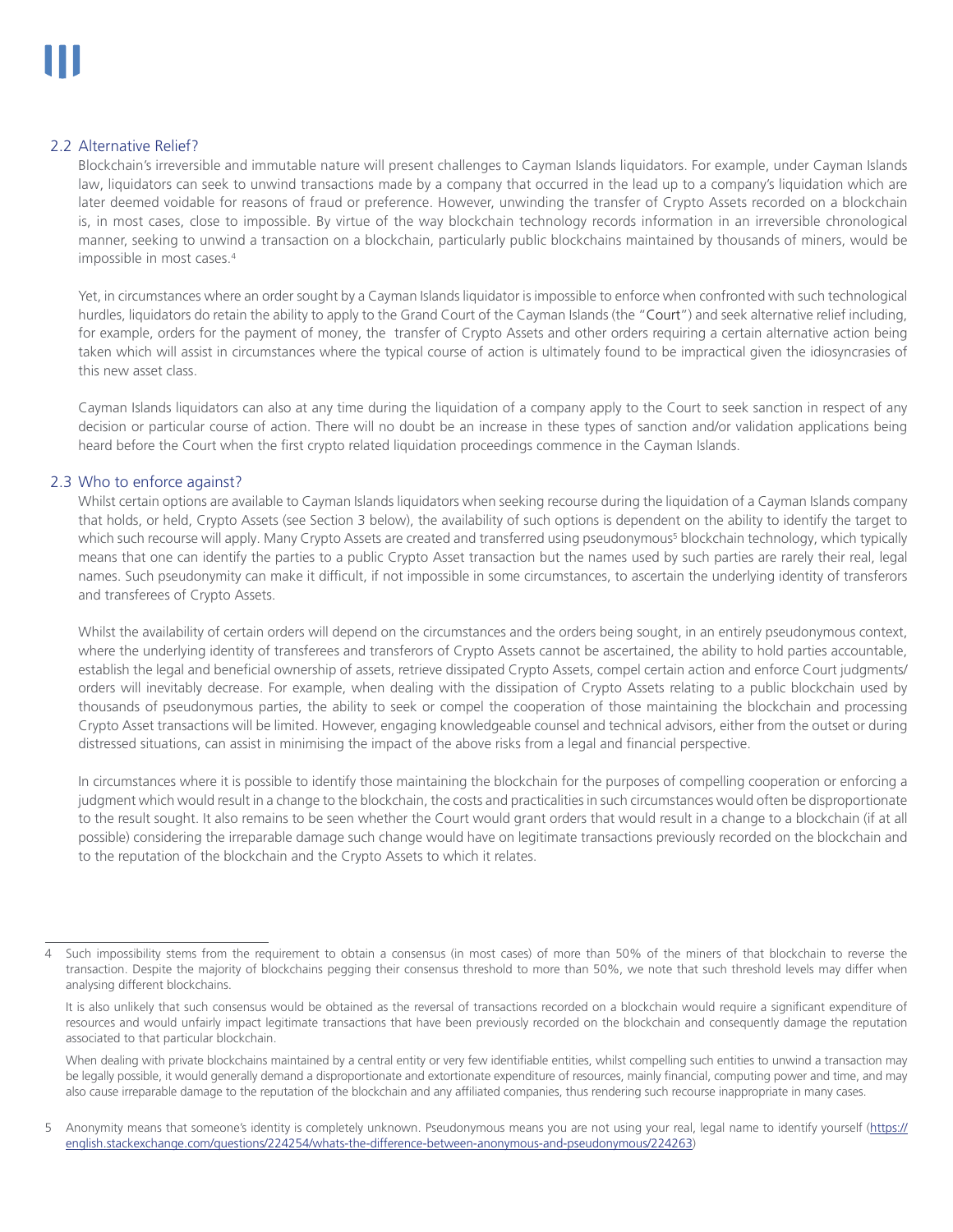#### 2.4 Where to enforce rights

Blockchain technology's decentralised, global and borderless nature which underpins the maintenance and transfer of many Crypto Assets can sometimes cause uncertainty when determining how and where to enforce rights relating to Crypto Assets held by a company in liquidation. Nevertheless, the default position when dealing with and conducting the liquidation of a Cayman Islands company is that the rights should be enforced in the Cayman Islands. Upon the appointment of liquidators resident in the Cayman Islands, the necessary investigations can then take place to determine if the involvement of other relevant jurisdictions is required in the circumstances.

The Mt Gox case, which was one of the first high profile insolvency proceedings involving a cryptocurrency exchange (noting that such insolvency proceedings have since converted to a civil rehabilitation plan in Japan due to the substantial increase in value of the bitcoin that was retrieved), illustrates the many cross-border issues that insolvency practitioners may confront when dealing with the liquidation of a cryptocurrency business. One of the key issues in this case involved the cross-border recognition of the Japanese proceedings. Upon appointment, the Japanese trustee applied for recognition under Chapter 15 of the U.S. Bankruptcy Code in the United States and sought equivalent recognition orders in Canada to stay pending and active class actions in these jurisdictions. The borderless nature of blockchain technology and the digital assets it underpins will inevitably result in applications for cross-border recognition of insolvency proceedings being made in order for insolvency practitioners to benefit from the moratorium available.

### 3. Liquidators' Toolbox

Understanding the Crypto Assets held by an entity and how such assets are traded, created and stored is of paramount importance when fulfilling's one's duties as a liquidator and searching through a liquidator's toolbox for the right tool when doing so. Here are some examples of tools that may be useful but their availability will depend on the assets held and the facts involved:

#### 3.1 Section 103 Order

Where a company holds crypto assets and its management is being uncooperative or its crypto assets have been dissipated, Cayman Islands liquidators are able to compel the cooperation of 'relevant persons' as detailed in Section 103 of the Cayman Islands Companies Law (as revised) ("Companies Law") who are under a statutory duty to cooperate with liquidators.<sup>6</sup> An application can be made to the Court under Section 103 for the delivery up of property, documents and information belonging to the relevant company and/or seeking an order for an oral examination of any relevant person of the company. To the extent that a relevant person's disclosure obligations have not been adequately satisfied under the terms of any order granted under Section 103, an application could be made to endorse the order with a penal notice. Non-compliance with an order containing a penal notice may constitute a contempt of Court and ultimately render a person liable to be imprisoned.

So where, for example, Crypto Assets have been transferred by a director of the company to a personal E-Wallet or hardware wallet maintained or held by an identifiable third party or by a director, or the transfer of such assets was processed by an exchange or custodian, a Cayman Islands liquidator may be able to compel the cooperation of such persons in connection with the retrieval of such assets. However, in circumstances where a company has failed to establish appropriate protocols for storing its Crypto Assets, retrieving information may prove more difficult (as the court appointed monitor is currently facing in the case of QuadrigaCX).

#### 3.2 Norwich Pharmacal Order

To the extent the liquidator requires information from an individual not covered by section 103, a liquidator can seek a disclosure order known as a "Norwich Pharmacal" order, which compels a party to disclose information in circumstances where one has knowledge of a wrongdoing but not of the identity of the wrongdoer, but can identify another who has such information. [Click here](https://www.walkersglobal.com/index.php/publications/101-news/1347-norwich-pharmacal-relief-obtaining-documents-to-assist-in-the-enforcement-of-a-foreign-arbitral-award) for our article on how recent legislative modernisation in the Cayman Islands has enhanced the effectiveness of the Norwich Pharmacal jurisdiction.

#### 3.3 Bankers Trusts Order

A Bankers Trusts Order can be used to compel a third party to disclose details of financial activities which would otherwise be protected by a duty of confidentiality. In situations where there might be fraud, a Bankers Trusts Order can be useful in obtaining information required to urgently trace, recover or preserve assets to support a proprietary asset claim. This tool may prove valuable where the legal entity in liquidation conducted much of its crypto related financial activities via a cryptocurrency exchange or other identifiable third party which would ordinarily be subject to duties of confidentiality.

<sup>6</sup> Liquidators can hire service providers who can assist in investigating the source and destination of Crypto Asset transactions, increasing the likelihood of liquidators identifying targets to their ability to compel cooperation.